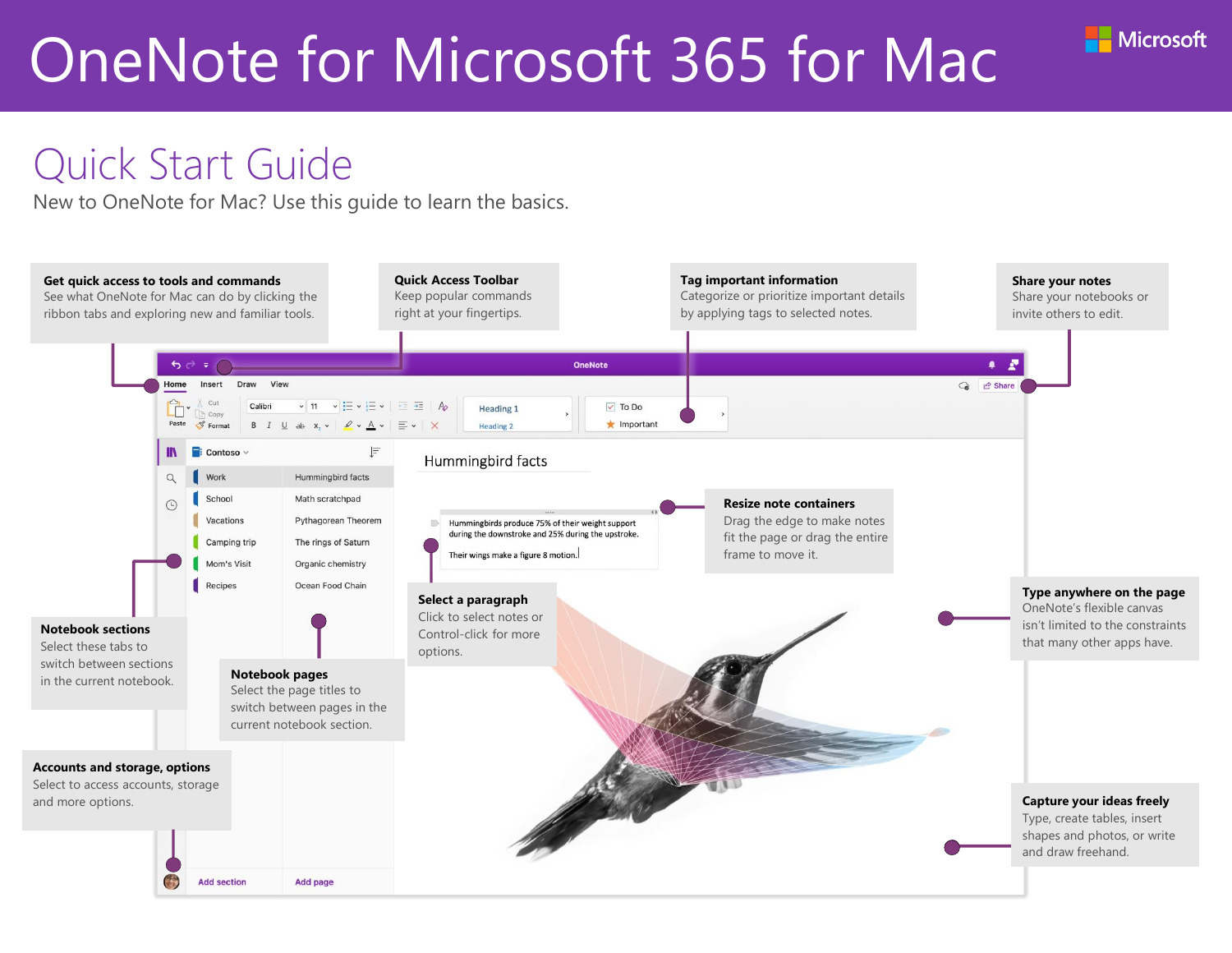### Access your notes anywhere

What good are notes, plans, and ideas if they're trapped on a hard drive? Always keep your notebooks available by signing in with your free Microsoft account when you first start OneNote on your Mac. There's even a free OneNote app for your iPhone and iPad or Android devices to help you stay in sync on the go.



#### Save your work automatically

OneNote automatically saves all your changes as you work — so you never have to. Even when you close the app, or your Mac goes to sleep, your notes are always saved so you can continue right where you left off.

A syncing icon appears when an automatic sync is in progress. You can also sync notebooks at will. Control-click a notebook's title to initiate a manual sync.



## Never run out of paper

Want to create a new notebook? Select **File** > **New Notebook** on the menu bar.

To create a new section in the notebook, select **Add section** in the bottom left of the app window.

To create a new page in the current section of your notebook, select **Add page** in the bottom left of the app window..



When you first launch OneNote, a default notebook is created for you. Select a color, and then enter a name and choose where to create it.

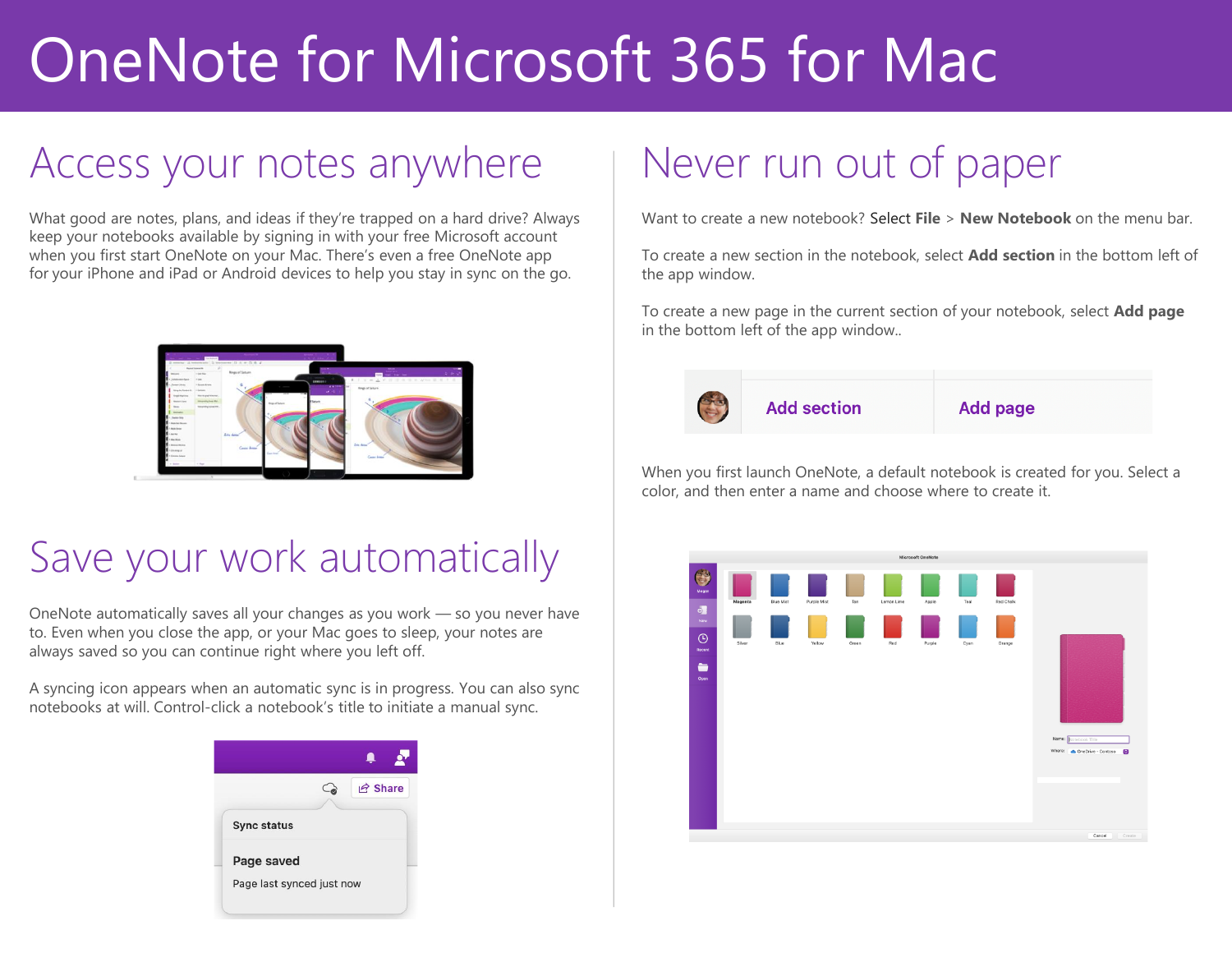## Tag selected notes

The Tags gallery on the **Home** tab lets you visually prioritize or categorize selected notes, and you can create your own custom tags. Tagged notes are marked with icons that prompt you to follow up on important action items or to check off completed tasks on your to-do lists



### Create wiki-style hyperlinks

Turn your notebook into a functional wiki by creating links to specific sections, pages or paragraphs.

Hold the Control key while clicking the tab of the section or page, or clicking a paragraph that you would like to link to. Next, click **Copy Link to Section** or **Copy Link to Page** or **Copy Link to Paragraph**, and then paste the link wherever you want it.

| Hummingbirds produce 75% of their weight support<br>during the downstroke and 25% during the upstroke. | Smart Lookup<br>Look Up | 一下班上         |
|--------------------------------------------------------------------------------------------------------|-------------------------|--------------|
| Their wings make a figure 8 motion.                                                                    | Cut                     | 36 X         |
|                                                                                                        | Copy                    | HC.          |
|                                                                                                        | Paste                   | SEV.         |
|                                                                                                        | Delete                  |              |
|                                                                                                        | Copy Link to Paragraph  |              |
|                                                                                                        | Order                   | $\mathbf{v}$ |
|                                                                                                        | Move                    |              |
|                                                                                                        | Resize                  |              |

## Sort pages

You can sort pages by alphabetical order, date created, or date modified.

Select the Sort Pages icon at the top right of the page list pane in the Navigation bar, and then choose the sort order you want.



## Copy text from pictures

OneNote can recognize text in pictures. On any page, insert a picture containing legible text (a receipt, for example), hold the Control key while clicking the picture, select **Copy Text from Picture**, and then paste the copied text where you want it.

| Cut                                      | <b>XXX</b> |
|------------------------------------------|------------|
| Copy                                     | <b></b>    |
| <b>Copy Text from Picture</b>            |            |
| Copy Text from This Page of the Printout |            |
| Paste                                    | <b>XX</b>  |
| Save As                                  |            |
| <b>Insert Link</b>                       | <b>HK</b>  |
| Copy Link to Paragraph                   |            |
| Set Picture as Background                |            |
| Alt Text                                 |            |